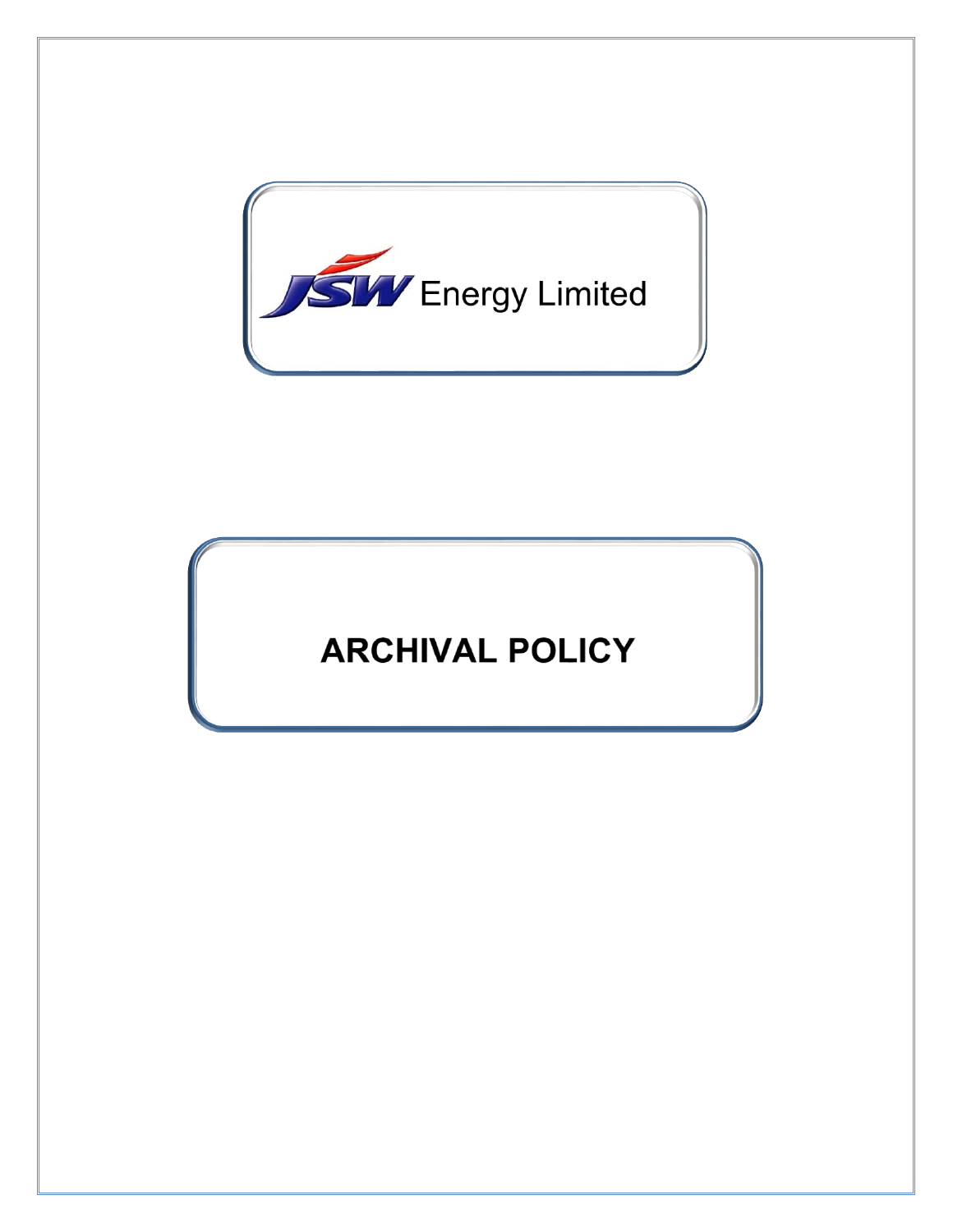

| <b>Policy Title</b>            | <b>Archival Policy</b>    |
|--------------------------------|---------------------------|
| <b>Version Number</b>          | 3.00                      |
| <b>Effective Date</b>          | 20th January, 2016        |
| <b>Authorised by</b>           | <b>Board of Directors</b> |
| Date of last review / revision | 24th March, 2022          |

### **Archival Policy**

### **1. OBJECTIVE**

The Securities and Exchange Board of India (Listing Obligations and Disclosure Requirements) Regulations, 2015 ("Listing Regulations") has imposed certain obligations and disclosure requirements on all listed entities. Regulation 9 casts obligations on all listed entities to formulate and put in place a policy for preservation of documents.

Regulation 30(8) requires the Company to disclose on its website, all events or information which have been disclosed to the stock exchange(s) under aforementioned regulation, for a minimum period of five years and thereafter as per the Archival Policy of the Company.

## **2. EFFECTIVE DATE**

This Policy shall come into force with effect from the date of approval by the Board of Directors.

### **3. AUTHORIZED PERSONNEL**

The Head of the concerned Functional Department shall be responsible for maintaining and implementing the framework under this Policy.

### **4. OBJECTIVE**

The purpose of this policy is to have a binding framework for the preservation of documents of the Company and subsequent archival of such documents, as approved by the Board of Directors of the Company, which shall classify them in at least two categories as follows:

- Documents whose preservation shall be permanent in nature;
- Documents with a preservation period of not less than eight (8) years after completion of the relevant transactions.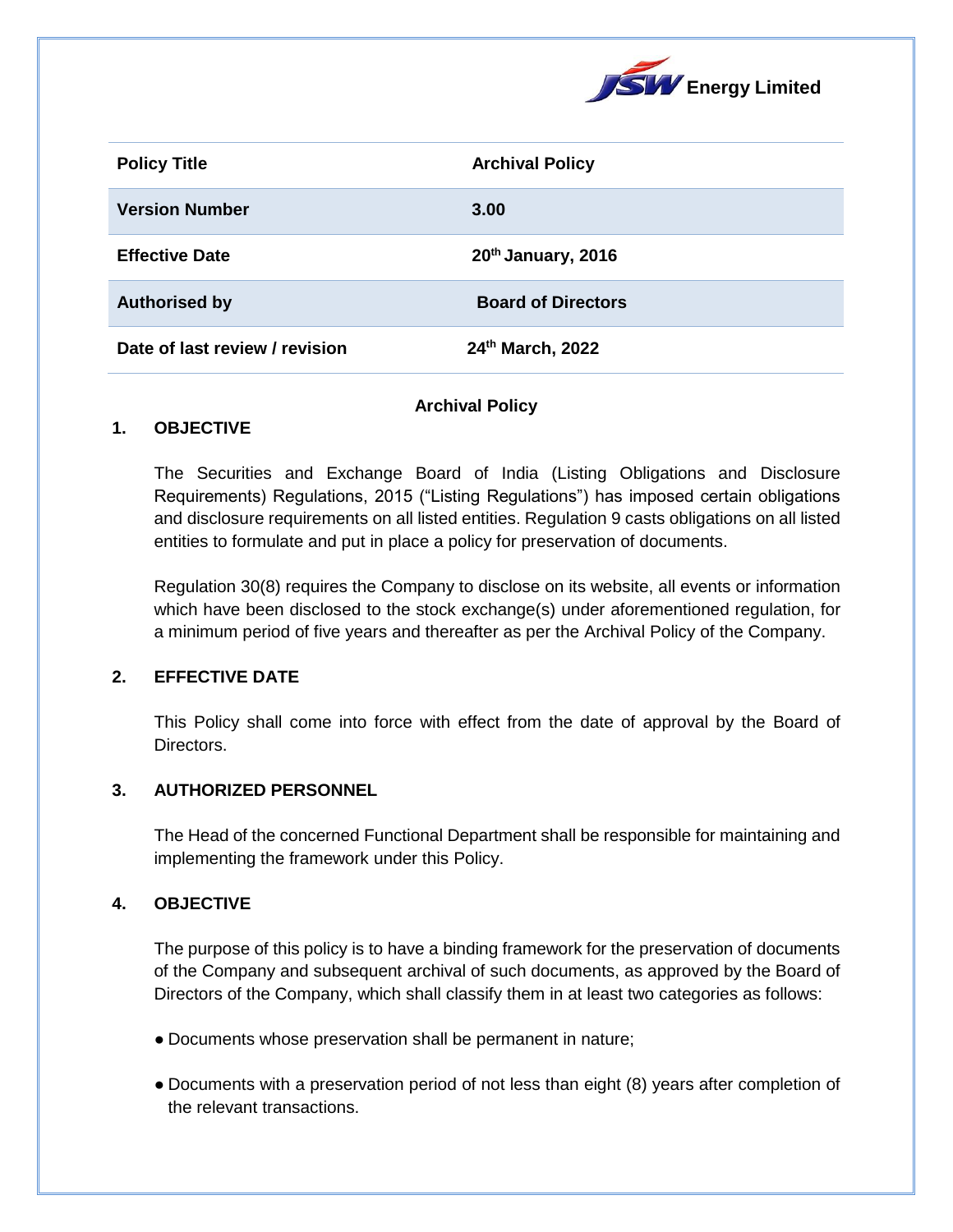

## **5. PRESERVATION OF DOCUMENTS**

This policy sets the standards for managing, storing and preservation of documents of the Company broadly classified in the following two categories:

A. The documents of a permanent nature shall be maintained and preserved permanently by the Company subject to the modifications, amendments, additions, deletions or any changes made therein from time to time. (Annexure A)

Provided that all such modifications, amendments, additions, deletions in the documents shall also be preserved permanently by the Company.

B. The documents to be maintained and preserved for a specified time period after completion of the relevant transactions shall be preserved by the Company for the term not less than eight years after completion of the relevant transactions subject to the modifications, amendments, additions, deletions or any changes made therein from time to time.

Provided that all such modifications, amendments, additions or deletions in the documents shall also be preserved for a term not less than eight years. (Annexure B) After completion of eight years, all such documents shall be preserved permanently in a secured server of the Company.

The Company may, as it deems fit and possible from time to time, maintain the above mentioned documents in electronic form to the extent possible.

For ensuring safety of the data hosted on the website of the Company, a back-up of the website shall be taken on regular intervals.

## **6. PLACE OF PRESERVATION**

Records shall be preserved / maintained at the Registered Office of the Company unless any other law requires it to be maintained at any other place, in which case the same shall be kept at such place.

Records created in physical form may be scanned and maintained in electronic form as well. The electronic communication can be maintained on the Company server in year wise folders, with access restricted to certain sections/ departments to prevent tampering of documents.

Further, the safety of these Records in electronic form is to be achieved as per the relevant IT policy of the Company.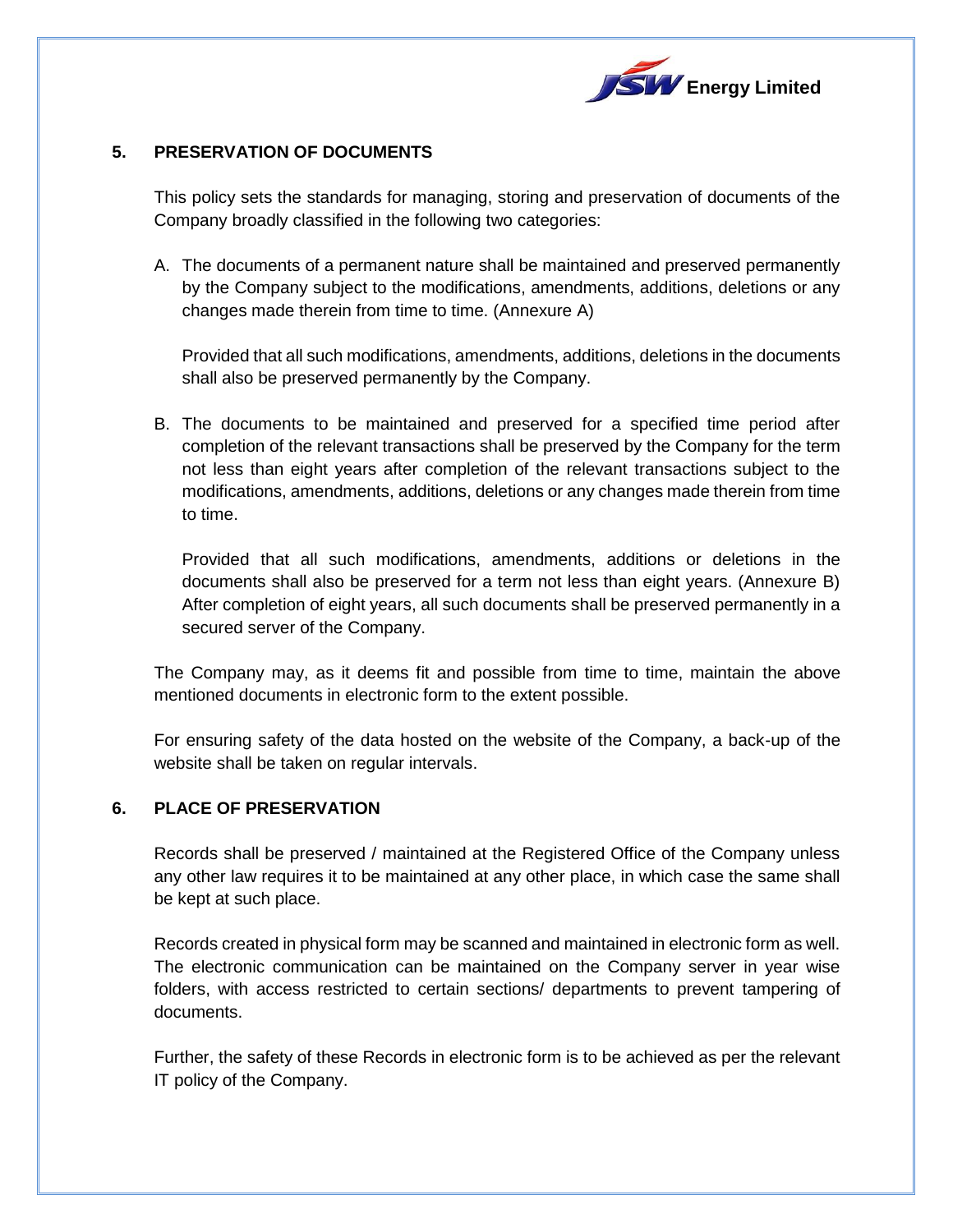

## **7. ACCESS/RETRIEVAL**

The Authorized Personnel shall have the right of access to the archived documents.

## **8. DISCLOSURES UNDER REGULATION 30**

The Company shall host all the disclosures under Regulation 30 on its website for a minimum period of five years. The disclosures shall be in a non-editable format. After the expiry of five years, all such disclosures may be preserved permanently in a secured server of the Company and shall be retrievable from the server as and when required.

## **9. AMENDMENT TO THE POLICY**

The Board of Directors is authorised to make appropriate changes to the above policy as it may deem expedient taking into account the law for the time being in force. This policy is subject to review from time to time.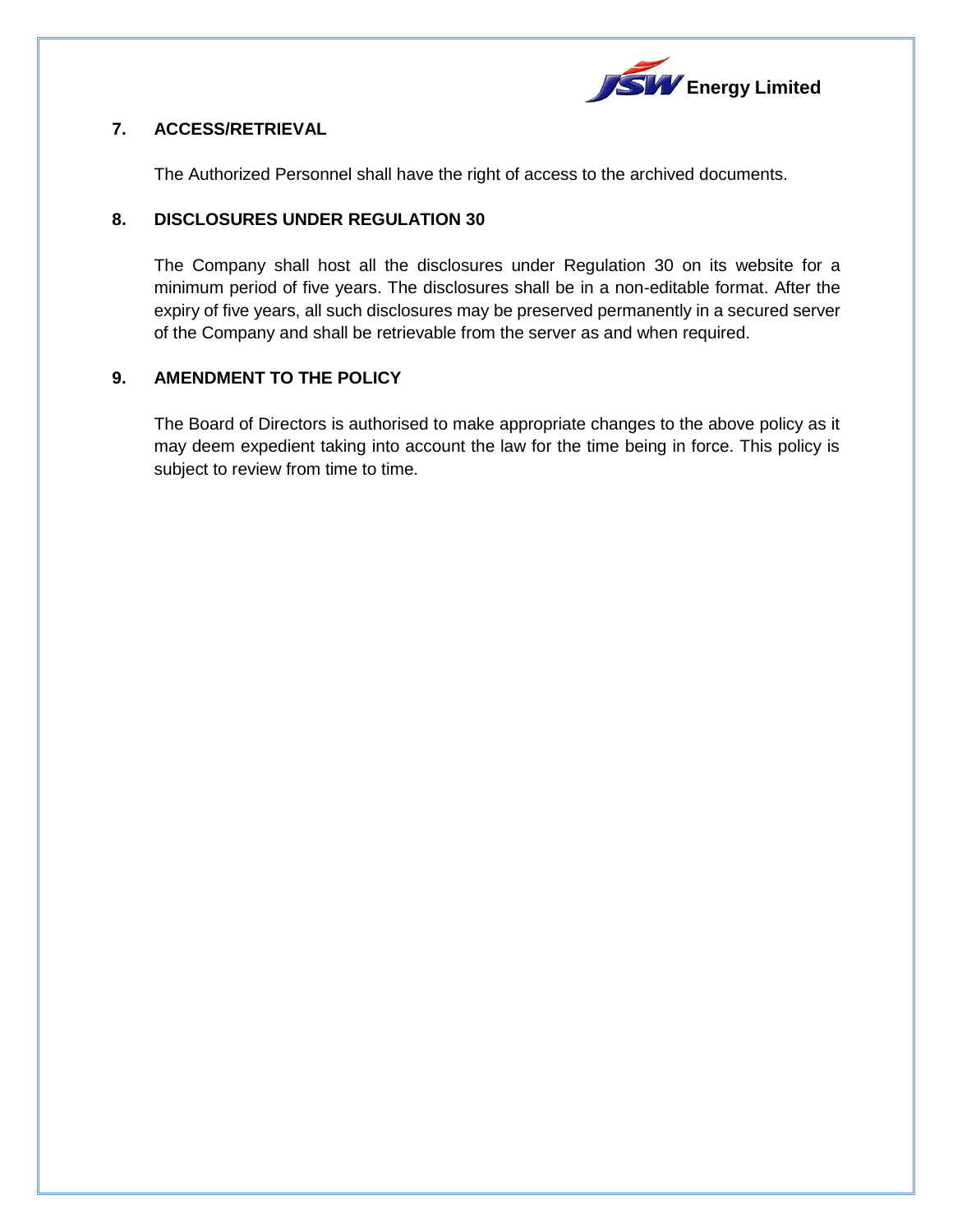

## **Annexure A**

## **Documents to be preserved permanently**

The Company shall preserve the following documents permanently:

| <b>Description of the Document</b>                                                            | <b>Remarks</b>                                  |
|-----------------------------------------------------------------------------------------------|-------------------------------------------------|
| i. Certificate of Incorporation                                                               | Original and Scanned copies                     |
| ii. Certificate of Commencement of Business                                                   | Original and Scanned copies                     |
| iii. Memorandum & Articles of Association,                                                    | Printed Copies and/or scanned copies            |
| as amended from time to time                                                                  |                                                 |
| iv. (a) Agenda of the meetings of the Board                                                   | Physical copies and/or electronic copies        |
| and Committees                                                                                |                                                 |
|                                                                                               |                                                 |
| Minutes of the meetings of the<br>(b)                                                         | Original signed as per the relevant regulations |
| Shareholders, Board and Committees                                                            | (physical or electronic)                        |
| v. Licenses/ Registration Certificates issued                                                 | As far as possible originals shall be preserved |
| by various authorities relating to Income Tax,                                                | except where the same is surrendered to the     |
| Sales Tax, Customs, Central Excise,                                                           | authorities for getting a new certificate or    |
| Service Tax, GST, Directorate of Industrial                                                   | otherwise. In such cases certified copies or    |
| Safety, local bodies, Employees Provident<br>Employees<br><b>State</b><br>Fund,<br>Insurance, | photo copies shall be preserved.                |
| Environment, Safety.                                                                          |                                                 |
| vi. Accounting and other operating manuals                                                    | Original or copies                              |
| as amended from time to time.                                                                 |                                                 |
| vii. Standard Operating Procedures relating                                                   | Original or copies                              |
| to the various activities of the Company                                                      |                                                 |
|                                                                                               |                                                 |
| viii. Joint Venture Agreements, Technical                                                     | Original or copies                              |
| Knowhow Agreements, manuals, drawings                                                         |                                                 |
| and other related documents                                                                   |                                                 |
| ix. Annual Reports                                                                            | Printed or Photo copies (at least one copy) or  |
|                                                                                               | scanned copy                                    |
| x. Annual Returns filed under the Companies                                                   | Original or copies or scanned copy              |
| Act, 1956/2013                                                                                |                                                 |
| xi. Building approvals, drawings and related<br>documents                                     | Original                                        |
| xii. Documents relating to the land owned by                                                  | Original Deeds and Agreements entered into      |
| the Company                                                                                   | by the Company and original/copies of parent    |
|                                                                                               | documents as made available to the Company      |
|                                                                                               | by the Vendor(s) at the time of acquiring the   |
|                                                                                               | property.                                       |
|                                                                                               | Where the documents are deposited with any      |